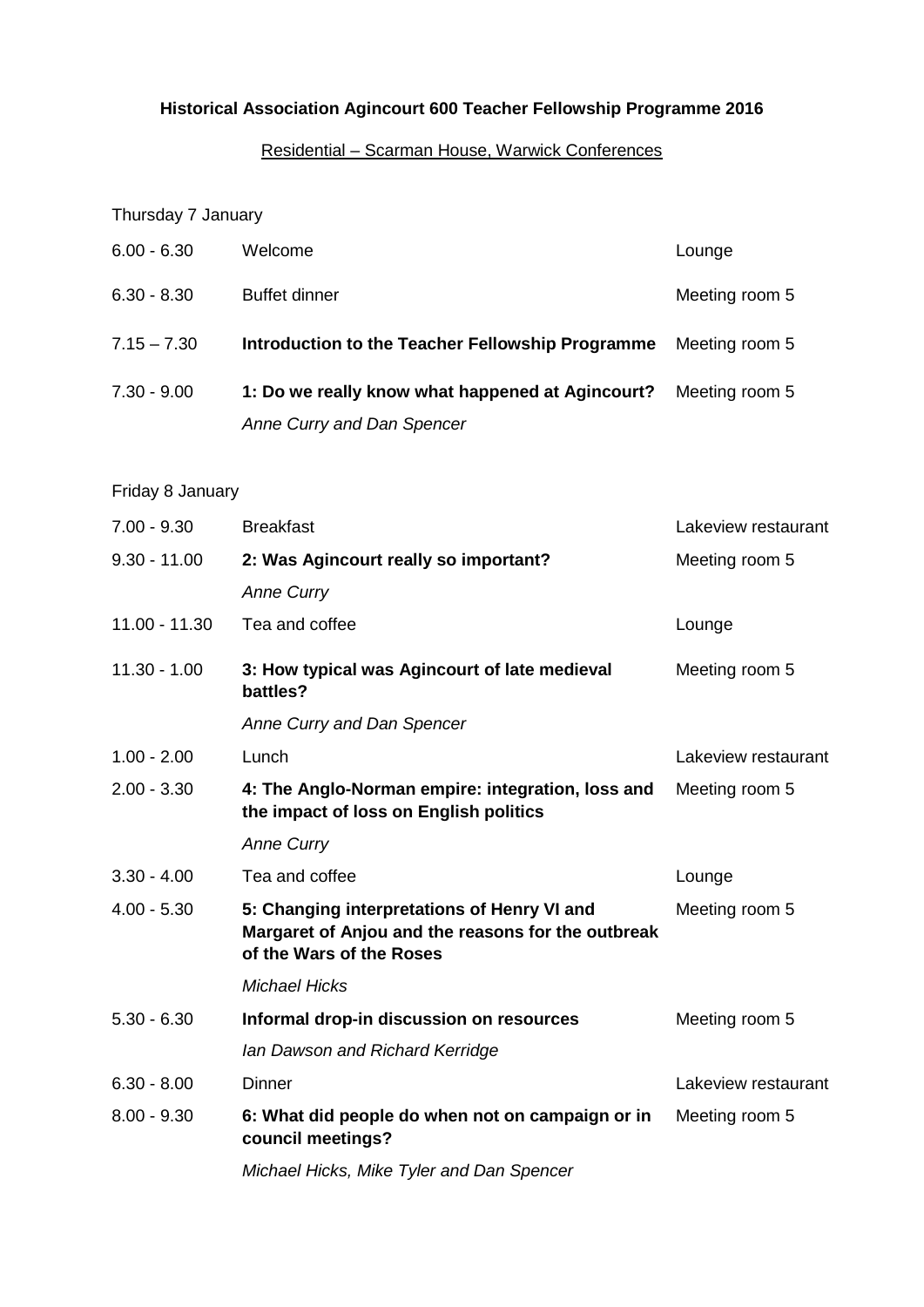Saturday 9 January

| $7.00 - 9.30$  | <b>Breakfast</b>                                                        | Lakeview restaurant |
|----------------|-------------------------------------------------------------------------|---------------------|
| $9.30 - 11.00$ | 7: Was it possible to be a successful monarch in<br>the $15th$ century? | Meeting room 5      |
|                | <b>Michael Hicks</b>                                                    |                     |
| 11.00 - 11.30  | Tea and coffee                                                          | Lounge              |
| $11.30 - 1.00$ | 8: The Yorkist Kings                                                    | Meeting room 5      |
|                | <b>Michael Hicks</b>                                                    |                     |
| $1.00 - 2.00$  | Lunch                                                                   | Lakeview restaurant |
| $2.00 - 3.30$  | 9: The impact of the Wars of the Roses on English<br>people and society | Meeting room 5      |
|                | <b>Michael Hicks</b>                                                    |                     |
| $3.30 - 4.00$  | Close with tea and coffee                                               | Lounge              |